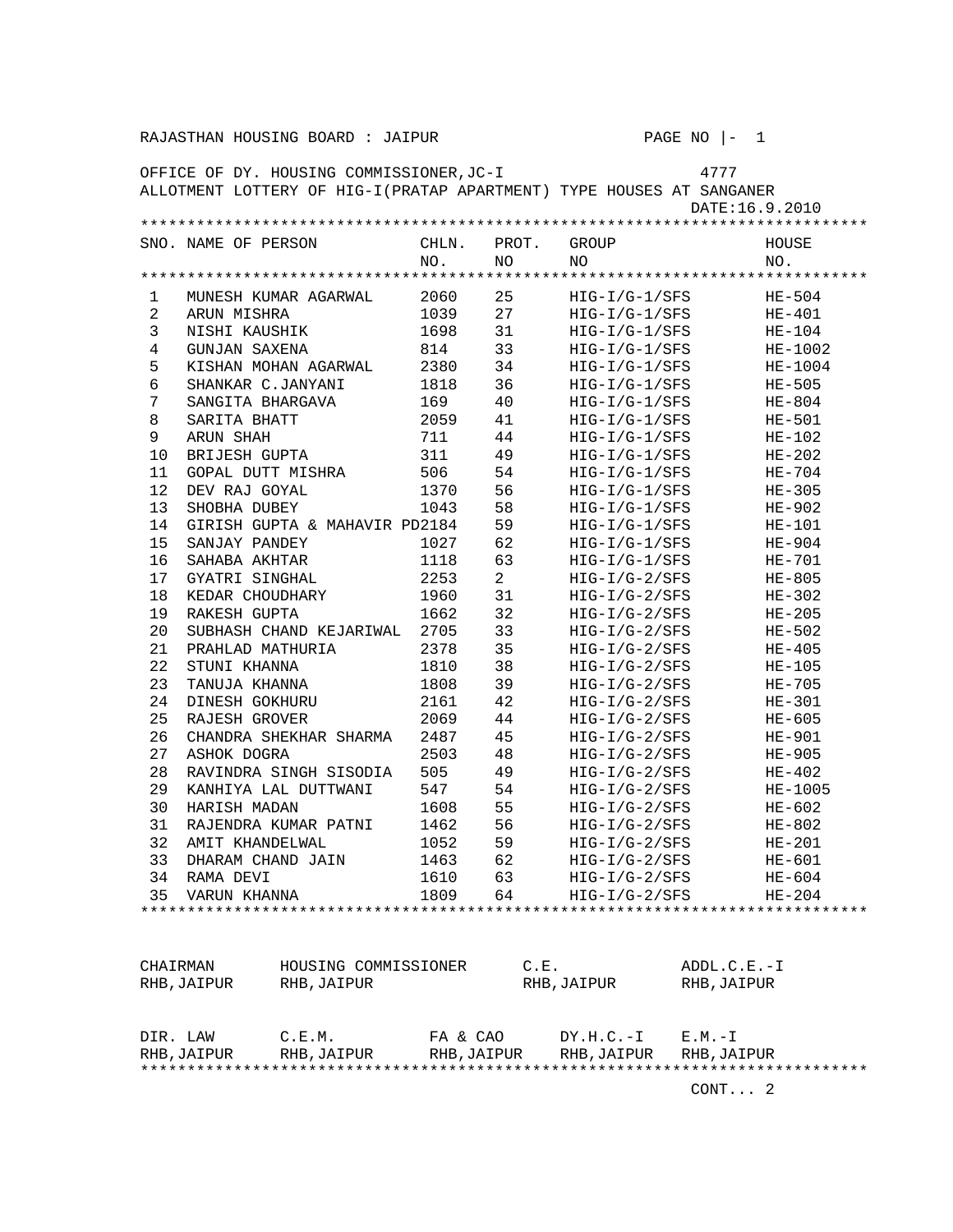RAJASTHAN HOUSING BOARD : JAIPUR PAGE NO  $|-2$ OFFICE OF DY. HOUSING COMMISSIONER, JC-I 4777 ALLOTMENT LOTTERY OF HIG-I (PRATAP APARTMENT) TYPE HOUSES AT SANGANER DATE:16.9.2010 SNO. NAME OF PERSON CHLN. PROT. GROUP HOUSE **NO** NO. **NO**  $NO<sub>1</sub>$ 36 VIJENDRA SINGH HADA 1448 65 HIG-I/G-2/SFS HE-801<br>37 SAROJ RANI 1609 67 HIG-I/G-2/SFS HE-404<br>38 RAMESH LALWANI 1778 71 HIG-I/G-2/SFS HE-404<br>39 AMIT MATHUR 1065 73 HIG-I/G-2/SFS HE-702<br>40 BACHAN LAL NENAWAT 2339 12 HIG-I/ HE-1001 List of Remaining Houses : CHAIRMAN HOUSING COMMISSIONER C.E. ADDL.C.E.-I RHB, JAIPUR RHB, JAIPUR RHB, JAIPUR RHB, JAIPUR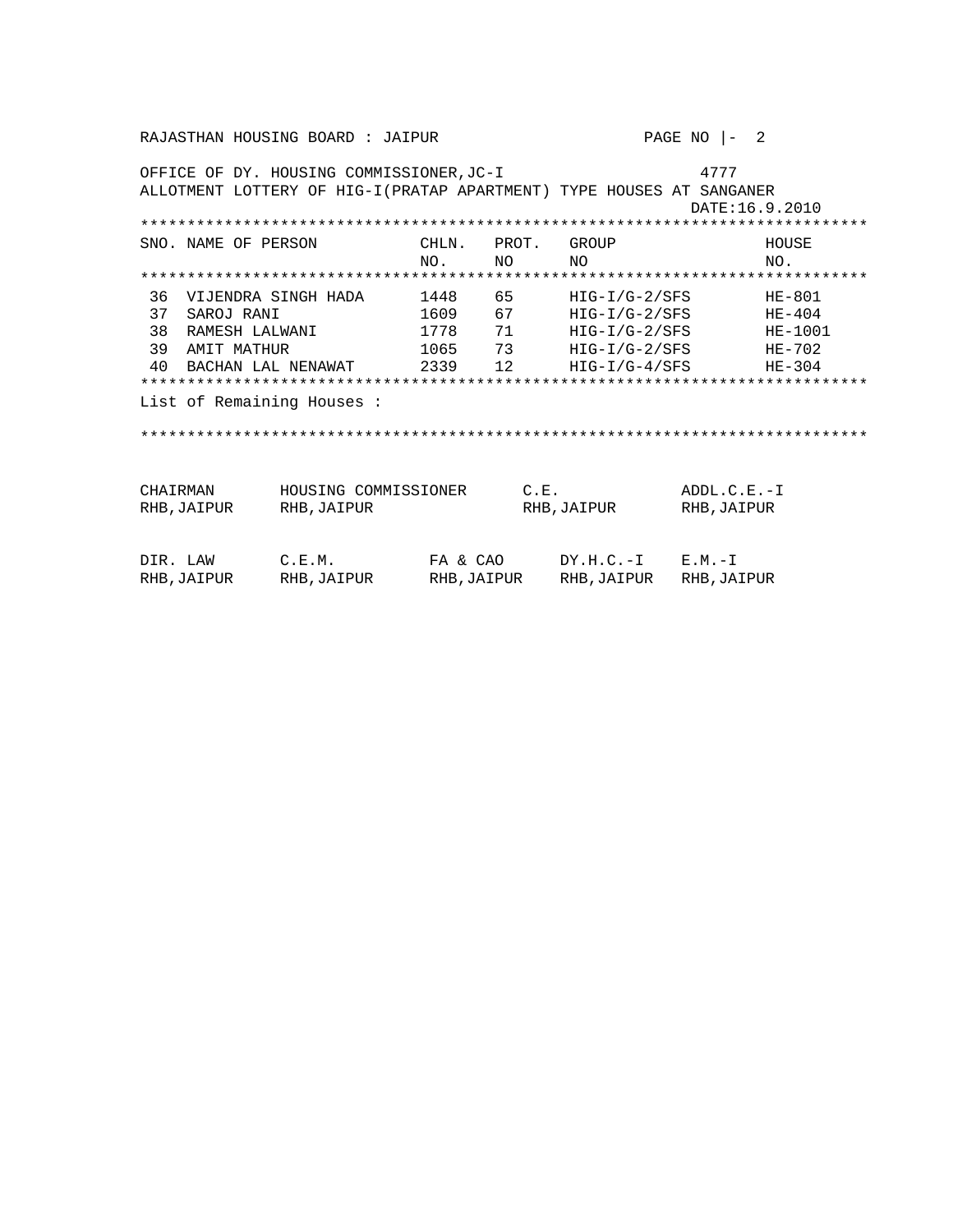RAJASTHAN HOUSING BOARD : JAIPUR PAGE NO  $|-1$ OFFICE OF DY. HOUSING COMMISSIONER, JC-I 4777 ALLOTMENT LOTTERY OF MIG-B (PRATAP APARTMENT) TYPE HOUSES AT SANGANER DATE:16.9.2010 SNO. NAME OF PERSON CHLN. PROT. GROUP HOUSE NO NO. **NO**  $NO<sub>1</sub>$ 1 NAND KISHORE KHANNA 1262 82 MIG-B/G-1/SFS MB-2-602<br>2 VED PRAKASH VERMA 1308 84 MIG-B/G-1/SFS MB-2-304<br>3 DHEERAJ KUMAR 2133 20 MIG-B/G-2/SFS MB-2-811  $MB - 2 - 602$ List of Remaining Houses : CHAIRMAN HOUSING COMMISSIONER C.E. ADDL.C.E.-I RHB, JAIPUR RHB, JAIPUR RHB, JAIPUR RHB, JAIPUR  $DY.H.C.-I$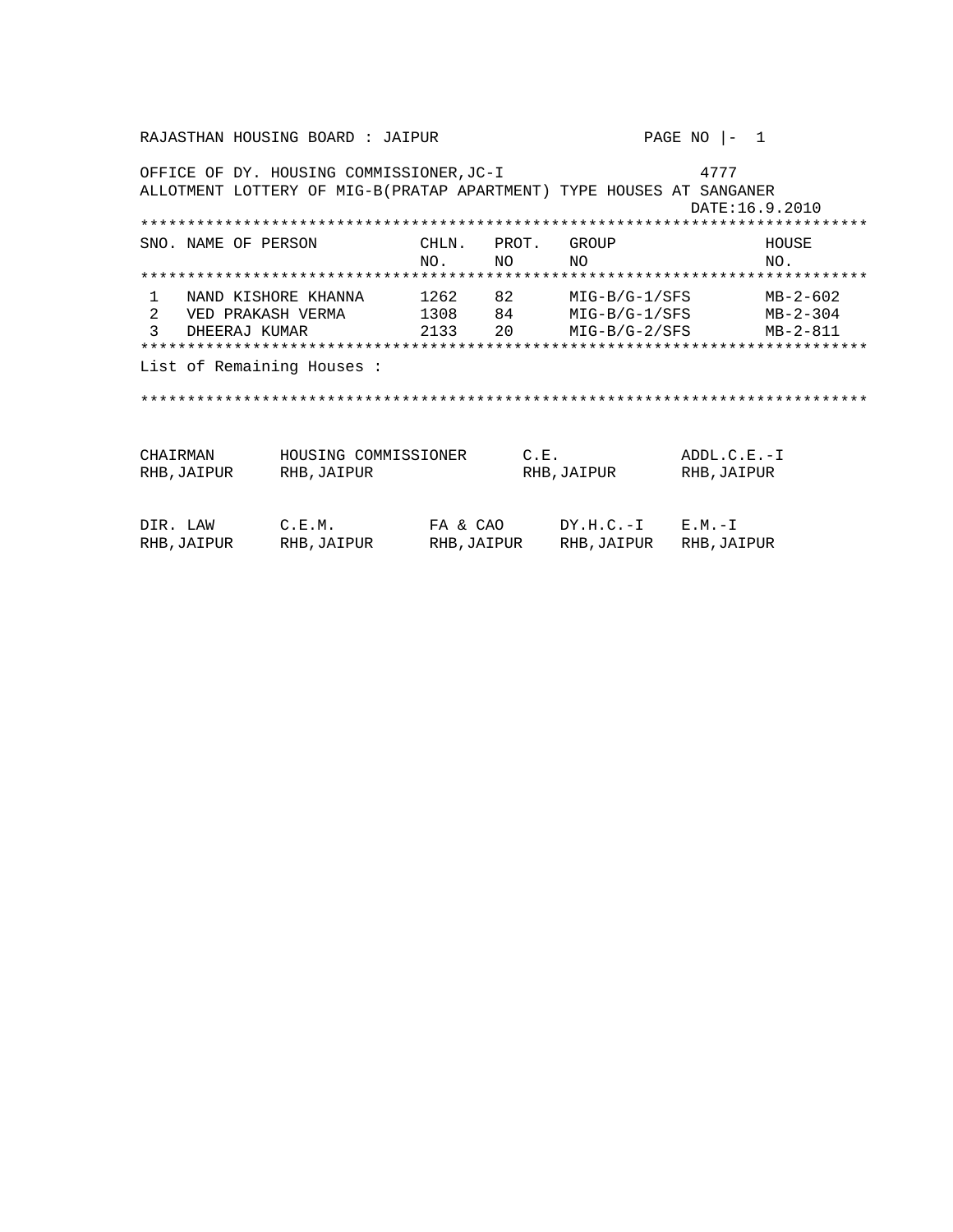|                |                     | OFFICE OF DY. HOUSING COMMISSIONER,JC-I  |                      |        |               |                                                                      | 4777            |           |  |
|----------------|---------------------|------------------------------------------|----------------------|--------|---------------|----------------------------------------------------------------------|-----------------|-----------|--|
|                |                     |                                          |                      |        |               | ALLOTMENT LOTTERY OF MIG-A(PRATAP APARTMENT) TYPE HOUSES AT SANGANER |                 |           |  |
|                |                     |                                          |                      |        |               |                                                                      | DATE: 16.9.2010 |           |  |
|                |                     |                                          |                      |        |               |                                                                      |                 |           |  |
|                | SNO. NAME OF PERSON |                                          |                      | CHLN.  | PROT.         | GROUP                                                                |                 | HOUSE     |  |
|                |                     |                                          |                      | NO.    | NO.           | NO.                                                                  |                 | NO.       |  |
|                |                     |                                          |                      |        |               |                                                                      |                 |           |  |
| 1              | MAGAN JETHWANI      |                                          |                      | 2113   | 22 and $\sim$ | MIG-A/G-1/SFS                                                        |                 | MA-2-311  |  |
| 2              | FAROD OURESHI       |                                          |                      | 2023   | 86 10         | MIG-A/G-1/SFS                                                        |                 | MA-1-1014 |  |
| 3              | ANITA BHOLA         |                                          |                      | 2267   | 114           | MIG-A/G-1/SFS                                                        |                 | MA-1-303  |  |
| $\overline{4}$ | RAVI HEMNANI        |                                          |                      | 596 84 |               | $MIG-A/G-2/SFS$                                                      |                 | MA-2-1003 |  |
| 5              |                     | NEHA CHOUDHARY                           |                      | 2062   | 117           | MIG-A/G-2/SFS                                                        |                 | MA-1-605  |  |
| 6              | KUSHLA DEVI         |                                          |                      | 2541   |               | 31 MIG-A/G-4/SFS                                                     |                 | MA-2-502  |  |
|                |                     |                                          |                      |        |               |                                                                      |                 |           |  |
|                |                     | List of Remaining Houses :               |                      |        |               |                                                                      |                 |           |  |
|                |                     | MA-1-208, MA-1-607, MA-1-706, MA-1-707,  |                      |        |               | MA-1-805, MA-1-902,                                                  |                 |           |  |
|                |                     | MA-1-915, MA-1-1009, MA-2-106, MA-2-111, |                      |        |               | MA-2-207, MA-2-208,                                                  |                 |           |  |
|                |                     | MA-2-401, MA-2-406, MA-2-409, MA-2-503,  |                      |        |               | MA-2-514,                                                            | $MA-2-604$ ,    |           |  |
|                |                     | MA-2-605, MA-2-608, MA-2-611, MA-2-713,  |                      |        |               | MA-2-714, MA-2-810,                                                  |                 |           |  |
|                |                     | MA-2-901, MA-2-1007, MA-2-1015,          |                      |        |               |                                                                      |                 |           |  |
|                |                     |                                          |                      |        |               |                                                                      |                 |           |  |
|                |                     |                                          |                      |        |               |                                                                      |                 |           |  |
|                |                     |                                          |                      |        |               |                                                                      |                 |           |  |
| CHAIRMAN       |                     |                                          | HOUSING COMMISSIONER |        | C.E.          |                                                                      | $ADDL.C.E.-I$   |           |  |
|                | RHB,JAIPUR          | RHB, JAIPUR                              |                      |        |               | RHB, JAIPUR                                                          | RHB, JAIPUR     |           |  |
|                |                     |                                          |                      |        |               |                                                                      |                 |           |  |
|                |                     |                                          |                      |        |               |                                                                      |                 |           |  |

| DIR. LAW    | C.E.M.      | FA & CAO   | $DY.H.C.-I$ $E.M.-I$ |            |
|-------------|-------------|------------|----------------------|------------|
| RHB, JAIPUR | RHB, JAIPUR | RHB,JAIPUR | RHB,JAIPUR           | RHB,JAIPUR |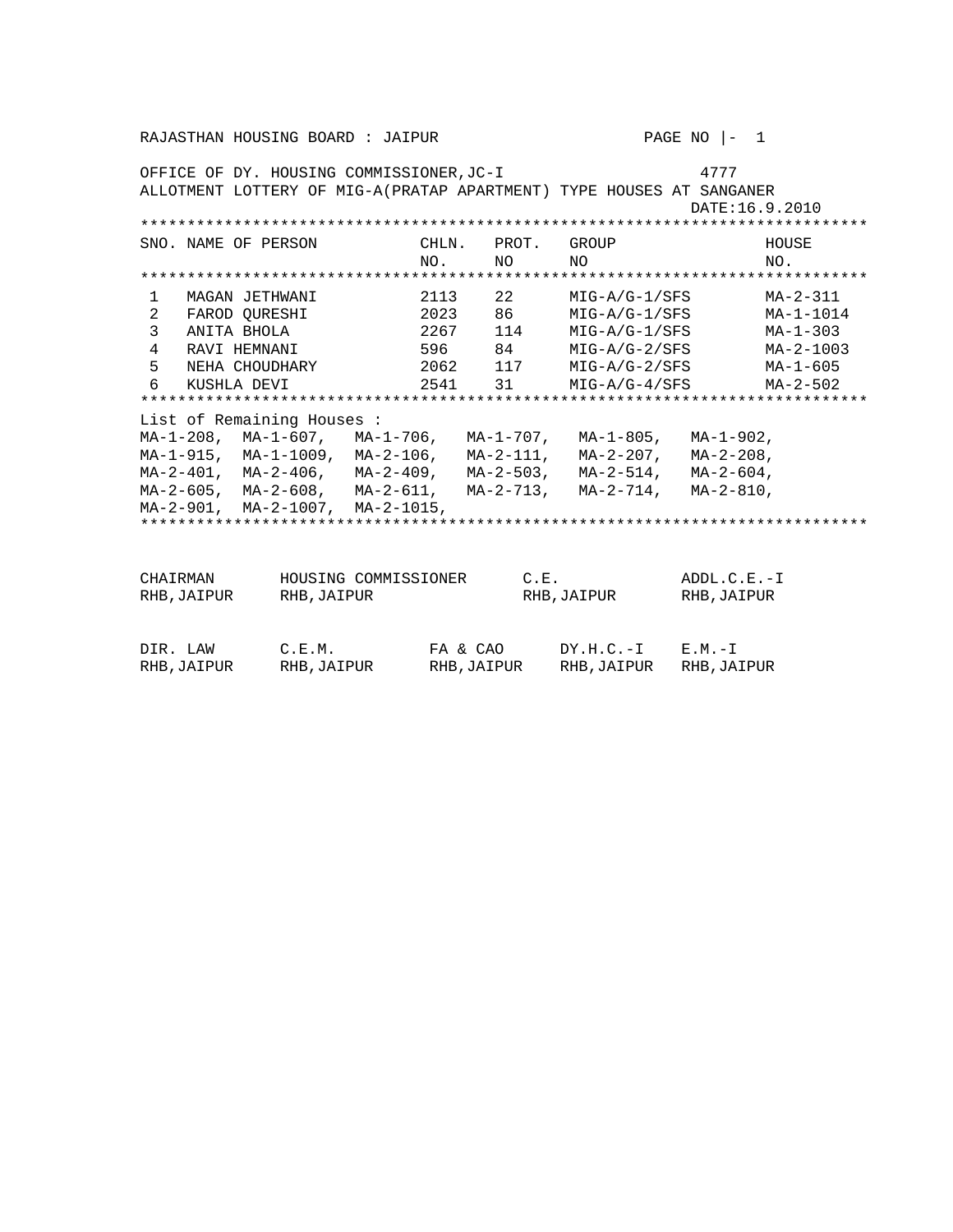| 2386<br>OFFICE OF DY. HOUSING COMMISSIONER, JC-I<br>ALLOTMENT LOTTERY OF HIG-I (MEWAR APARTMENT) TYPE HOUSES AT SANGANER<br>DATE: 16.9.2010 |                                                                                                                   |                                                     |           |                                                            |                                                    |                                                                                                                                                                 |                              |                                                                                                   |
|---------------------------------------------------------------------------------------------------------------------------------------------|-------------------------------------------------------------------------------------------------------------------|-----------------------------------------------------|-----------|------------------------------------------------------------|----------------------------------------------------|-----------------------------------------------------------------------------------------------------------------------------------------------------------------|------------------------------|---------------------------------------------------------------------------------------------------|
|                                                                                                                                             | SNO. NAME OF PERSON                                                                                               |                                                     |           | CHLN.<br>NO.                                               | PROT.<br>NO.                                       | GROUP<br>NΟ                                                                                                                                                     |                              | HOUSE<br>NO.                                                                                      |
|                                                                                                                                             |                                                                                                                   |                                                     |           |                                                            |                                                    |                                                                                                                                                                 |                              |                                                                                                   |
| 1<br>2<br>3<br>4<br>5<br>$\epsilon$<br>7<br>8<br>9                                                                                          | ABHISHEK MATHUR<br>POOJA MATHUR<br>SUNIL MUNJAL<br>SONAL SAXENA<br>VINOD GARG<br>APOORVA MATHUR<br>NEELAM AGARWAL | NISHTH & DINESH C.GUPTA 130<br>SATYA NARAYAN MATHUR |           | 4<br>178<br>204<br>233<br>246<br>249<br>$\mathbf{2}$<br>24 | 72<br>73<br>74<br>75<br>77<br>78<br>79<br>71<br>72 | HIG-I/G-1/SFS<br>HIG-I/G-1/SFS<br>$HIG-I/G-1/SFS$<br>$HIG-I/G-1/SFS$<br>$HIG-I/G-1/SFS$<br>$HIG-I/G-1/SFS$<br>HIG-I/G-1/SFS<br>HIG-I/G-2/SFS<br>$HIG-I/G-2/SFS$ |                              | $E - 604$<br>E-408<br>$E - 205$<br>$E - 601$<br>$E - 208$<br>$E - 704$<br>E-501<br>E-401<br>E-905 |
| 10                                                                                                                                          | SHALINI VERMA                                                                                                     |                                                     |           | 93                                                         | 73                                                 | HIG-I/G-2/SFS                                                                                                                                                   |                              | $E - 204$                                                                                         |
| 11<br>12                                                                                                                                    |                                                                                                                   | AKANSHA AGARWAL                                     |           | 164<br>228                                                 | 74<br>75                                           | HIG-I/G-2/SFS                                                                                                                                                   |                              | E-201                                                                                             |
|                                                                                                                                             | INDU YADAV                                                                                                        |                                                     |           |                                                            |                                                    | $HIG-I/G-2/SFS$                                                                                                                                                 |                              | $E - 808$                                                                                         |
|                                                                                                                                             |                                                                                                                   | List of Remaining Houses:                           |           |                                                            |                                                    |                                                                                                                                                                 |                              |                                                                                                   |
| $E-101$ ,                                                                                                                                   |                                                                                                                   | $E-104$ , $E-105$ , $E-108$ ,                       |           |                                                            |                                                    | E-301,                                                                                                                                                          | $E - 304$ ,                  |                                                                                                   |
| $E-305$ ,                                                                                                                                   |                                                                                                                   | E-308,                                              | $E-404$ , |                                                            | $E - 405$ ,                                        | E-504,                                                                                                                                                          | $E - 505$ ,                  |                                                                                                   |
|                                                                                                                                             | $E-508$ , $E-605$ ,                                                                                               |                                                     | E-608,    |                                                            | E-701,                                             | E-705,                                                                                                                                                          | $E - 708$ ,                  |                                                                                                   |
|                                                                                                                                             | $E-801$ , $E-804$ ,                                                                                               |                                                     | E-805,    | $E-901$ ,                                                  |                                                    | E-904,                                                                                                                                                          | $E - 908$ ,                  |                                                                                                   |
|                                                                                                                                             |                                                                                                                   |                                                     |           |                                                            |                                                    |                                                                                                                                                                 |                              |                                                                                                   |
| CHAIRMAN                                                                                                                                    | RHB, JAIPUR                                                                                                       | HOUSING COMMISSIONER<br>RHB, JAIPUR                 |           |                                                            | C.E.                                               | RHB, JAIPUR                                                                                                                                                     | $ADDL.C.E.-I$<br>RHB, JAIPUR |                                                                                                   |
| DIR. LAW                                                                                                                                    | RHB, JAIPUR                                                                                                       | C.E.M.<br>RHB, JAIPUR                               |           | FA & CAO<br>RHB, JAIPUR                                    |                                                    | $DY.H.C.-I$<br>RHB, JAIPUR                                                                                                                                      | $E.M.-I$<br>RHB, JAIPUR      |                                                                                                   |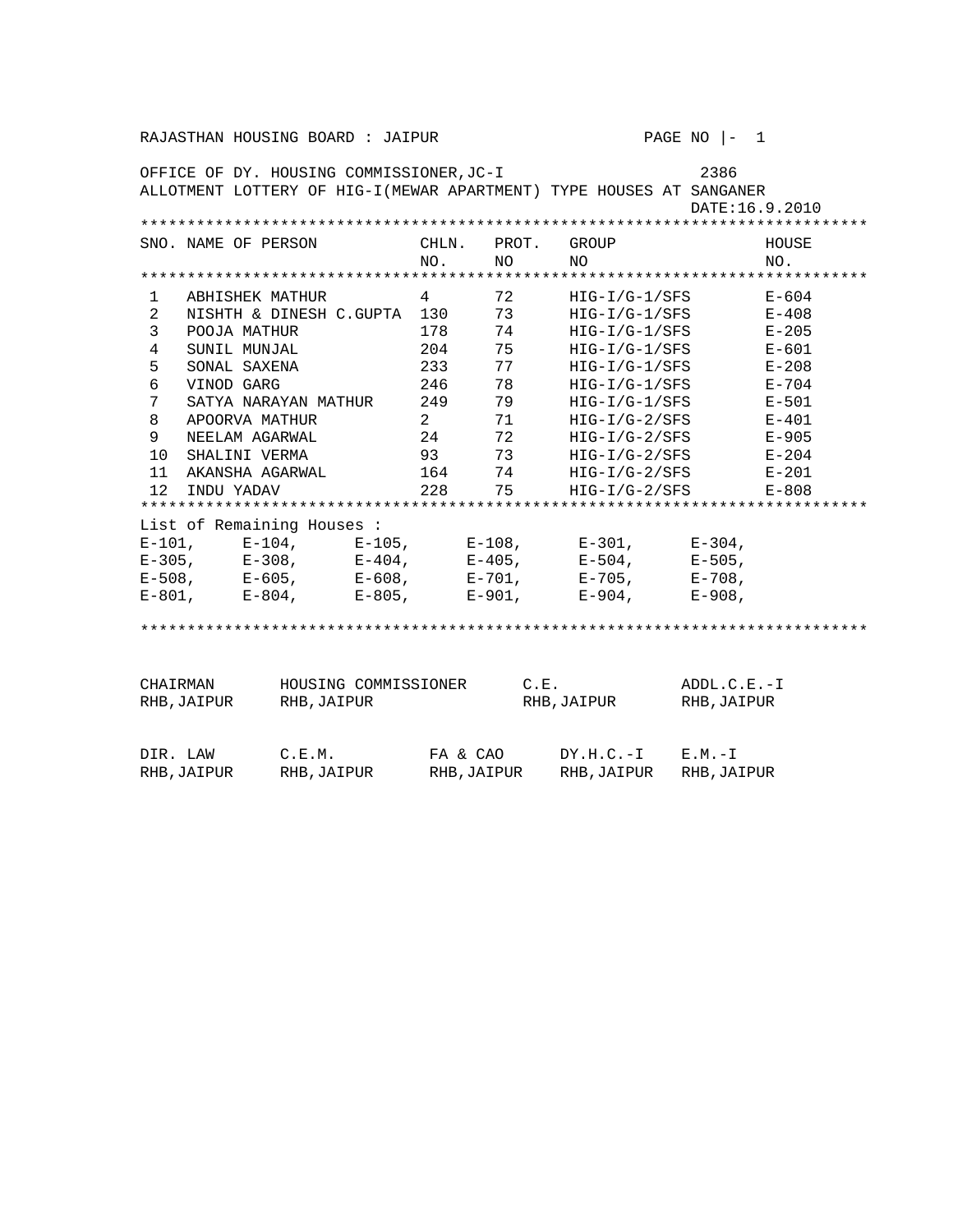OFFICE OF DY. HOUSING COMMISSIONER,JC-I 2386 ALLOTMENT LOTTERY OF HIG-II(MEWAR APARTMENT) TYPE HOUSES AT SANGANER DATE:16.9.2010 \*\*\*\*\*\*\*\*\*\*\*\*\*\*\*\*\*\*\*\*\*\*\*\*\*\*\*\*\*\*\*\*\*\*\*\*\*\*\*\*\*\*\*\*\*\*\*\*\*\*\*\*\*\*\*\*\*\*\*\*\*\*\*\*\*\*\*\*\*\*\*\*\*\*\*\*\*\* SNO. NAME OF PERSON CHLN. PROT. GROUP HOUSE HOUSE NO. NO NO NO. \*\*\*\*\*\*\*\*\*\*\*\*\*\*\*\*\*\*\*\*\*\*\*\*\*\*\*\*\*\*\*\*\*\*\*\*\*\*\*\*\*\*\*\*\*\*\*\*\*\*\*\*\*\*\*\*\*\*\*\*\*\*\*\*\*\*\*\*\*\*\*\*\*\*\*\*\*\* 1 SANJAY KUMAR GUPTA 37 61 HIG-II/G-1/SFS E-302 \*\*\*\*\*\*\*\*\*\*\*\*\*\*\*\*\*\*\*\*\*\*\*\*\*\*\*\*\*\*\*\*\*\*\*\*\*\*\*\*\*\*\*\*\*\*\*\*\*\*\*\*\*\*\*\*\*\*\*\*\*\*\*\*\*\*\*\*\*\*\*\*\*\*\*\*\*\* List of Remaining Houses : A-306, A-406, A-602, A-607, A-803, A-806, A-807, B-203, B-207, B-506, A-807, B-203, B-207, B-403, B-407, B-506, B-606, B-802, B-902, C-102, C-106, C-107, C-503, C-703, C-807, C-903, D-107, D-203, D-206, D-407, D-603, D-703, D-803, E-102,  $E-103$ ,  $E-106$ ,  $E-107$ ,  $E-202$ ,  $E-203$ ,  $E-206$ , E-207, E-303, E-306, E-307, E-402, E-403, E-406, E-407, E-502, E-503, E-506, E-507, E-602, E-603, E-606, E-607, E-702, E-703, E-706, E-707, E-802, E-803, E-806, E-807, E-902, E-903, E-906, E-907, \*\*\*\*\*\*\*\*\*\*\*\*\*\*\*\*\*\*\*\*\*\*\*\*\*\*\*\*\*\*\*\*\*\*\*\*\*\*\*\*\*\*\*\*\*\*\*\*\*\*\*\*\*\*\*\*\*\*\*\*\*\*\*\*\*\*\*\*\*\*\*\*\*\*\*\*\*\* CHAIRMAN HOUSING COMMISSIONER C.E. ADDL.C.E.-I RHB,JAIPUR RHB,JAIPUR RHB,JAIPUR RHB,JAIPUR RHB,JAIPUR DIR. LAW C.E.M. FA & CAO DY.H.C.-I E.M.-I RHB,JAIPUR RHB,JAIPUR RHB,JAIPUR RHB,JAIPUR RHB,JAIPUR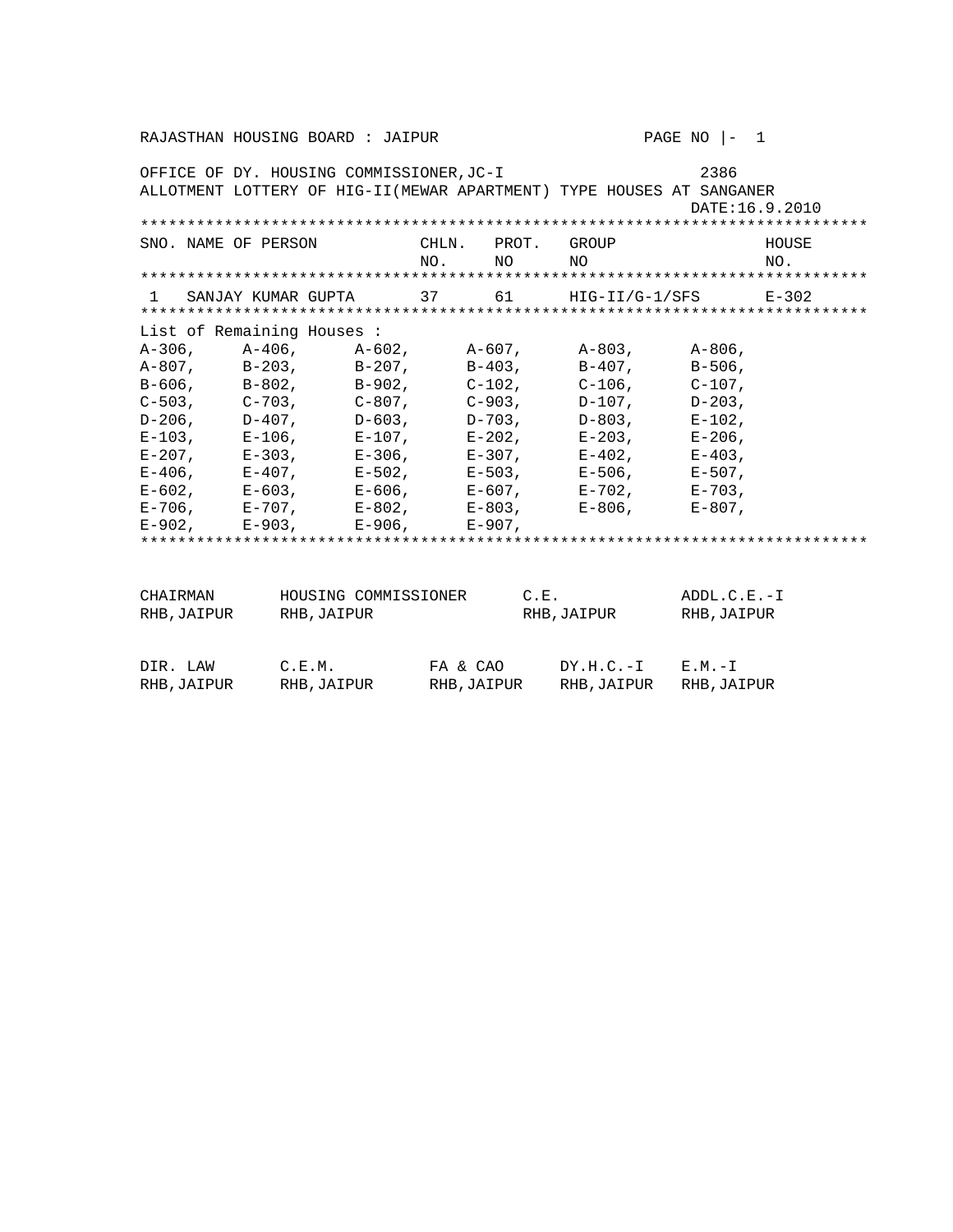| PAGE NO<br>RAJASTHAN HOUSING BOARD : JAIPUR<br>$\overline{1}$ |                                                                    |                      |                           |       |  |                            |                |  |                  |                |
|---------------------------------------------------------------|--------------------------------------------------------------------|----------------------|---------------------------|-------|--|----------------------------|----------------|--|------------------|----------------|
| 999<br>OFFICE OF DY. HOUSING COMMISSIONER, JC-I               |                                                                    |                      |                           |       |  |                            |                |  |                  |                |
|                                                               | ALLOTMENT LOTTERY OF MIG-A(VIRANGNA VIHAR) TYPE HOUSES AT SANGANER |                      |                           |       |  |                            |                |  |                  |                |
|                                                               | DATE: 16.9.2010                                                    |                      |                           |       |  |                            |                |  |                  |                |
|                                                               | SNO. NAME OF PERSON                                                |                      |                           | CHLN. |  | PROT.                      | GROUP          |  |                  | HOUSE          |
|                                                               |                                                                    |                      |                           | NO.   |  | NΟ                         | NΟ             |  |                  | NO.            |
|                                                               |                                                                    |                      |                           |       |  |                            |                |  |                  |                |
| 1                                                             | SMT.SANTOSH DEVI                                                   |                      |                           | 23    |  | 6                          | MIG-A/ORS/V.V. |  |                  | $MA - 2 - 615$ |
| 2                                                             | SMT.NARAYANI DEVI                                                  |                      |                           | 82    |  | 33                         | MIG-A/HPS/V.V. |  |                  | MA-2-601       |
| 3                                                             | SMT.PHOOL BAI                                                      |                      |                           | 3     |  | 46                         | MIG-A/HPS/V.V. |  |                  | MA-2-201       |
| 4                                                             | SMT.JIMINI DEVI                                                    |                      |                           | 311   |  | 70                         |                |  | $MIG-A/HPS/V.V.$ | MA-1-508       |
| 5                                                             | SMT.HURMA DEVI                                                     |                      |                           | 167   |  | 99                         |                |  | MIG-A/HPS/V.V.   | $MA - 2 - 205$ |
| 6                                                             | SMT.MISHRI DEVI                                                    |                      |                           | 260   |  | 103                        | MIG-A/HPS/V.V. |  |                  | $MA - 2 - 905$ |
| 7                                                             | SMT.BITTI DEVI                                                     |                      |                           | 271   |  | 110                        | MIG-A/HPS/V.V. |  |                  | MA-2-704       |
| 8                                                             | SMT.HARI KANWAR                                                    |                      |                           | 88    |  | 114                        | MIG-A/HPS/V.V. |  |                  | MA-1-603       |
| 9                                                             | SMT.RATAN KAUR                                                     |                      |                           | 18    |  | 132                        | MIG-A/HPS/V.V. |  |                  | $MA - 2 - 609$ |
|                                                               | List of Remaining Houses:                                          |                      |                           |       |  |                            |                |  |                  |                |
|                                                               | $MA-1-208$ , $MA-1-303$ , $MA-1-605$ , $MA-1-607$ ,                |                      |                           |       |  |                            | MA-1-706,      |  | $MA-1-707$ ,     |                |
|                                                               | MA-1-805, MA-1-902,                                                |                      |                           |       |  | $MA-1-915$ , $MA-1-1009$ , | MA-1-1014,     |  | $MA - 2 - 106$ , |                |
|                                                               | $MA-2-111$ , $MA-2-207$ ,                                          |                      |                           |       |  | MA-2-208, MA-2-311,        | MA-2-401,      |  | $MA - 2 - 406$ , |                |
|                                                               | $MA-2-409$ , $MA-2-502$ , $MA-2-503$ , $MA-2-514$ ,                |                      |                           |       |  |                            | MA-2-604,      |  | $MA - 2 - 605$ , |                |
|                                                               | MA-2-608, MA-2-611,                                                |                      | $MA-2-713$ , $MA-2-714$ , |       |  |                            | MA-2-810,      |  | $MA - 2 - 901$ , |                |
|                                                               | $MA-2-1003$ , $MA-2-1007$ ,                                        |                      | $MA-2-1015$ ,             |       |  |                            |                |  |                  |                |
|                                                               |                                                                    |                      |                           |       |  |                            |                |  |                  |                |
|                                                               |                                                                    |                      |                           |       |  |                            |                |  |                  |                |
| CHAIRMAN                                                      |                                                                    | HOUSING COMMISSIONER |                           |       |  | C.E.                       |                |  | $ADDL.C.E.-I$    |                |
| RHB, JAIPUR                                                   |                                                                    | RHB, JAIPUR          |                           |       |  |                            | RHB, JAIPUR    |  | RHB, JAIPUR      |                |
|                                                               |                                                                    |                      |                           |       |  |                            |                |  |                  |                |
|                                                               |                                                                    |                      |                           |       |  |                            |                |  |                  |                |

| DIR. LAW   | C.E.M.      | FA & CAO    | $DY.H.C.-I$ $E.M.-I$ |            |
|------------|-------------|-------------|----------------------|------------|
| RHB,JAIPUR | RHB, JAIPUR | RHB, JAIPUR | RHB,JAIPUR           | RHB,JAIPUR |